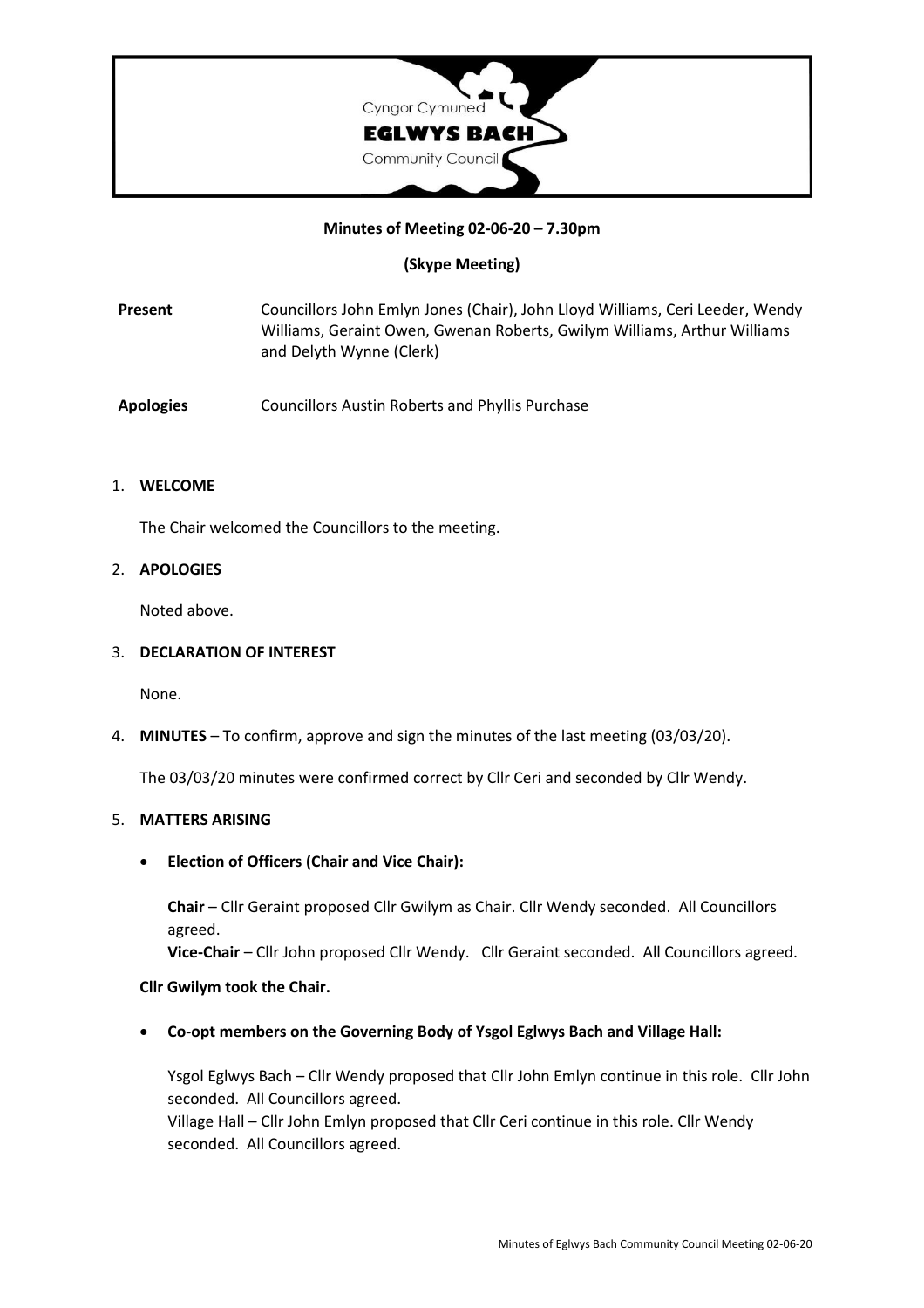

#### **Financial Audit 2019-20:**

The Clerk finishing the accounts before taking to Cllr John Emlyn and the accountant. Cllr John Emlyn has added information on the website. Cllr Ceri to put the information on the noticeboard. Another meeting will be needed approve the accounts.

### **Financial Regulations 2020-21:**

Councillors approved the regulations.

## **Standing Orders:**

Councillors approved the orders.

# **Review Risk Assessment:**

The Clerk to enquire with the accountant if a risk assessment is needed. If an assessment is needed it will need to be completed during the next meeting.

### **Bank Mandate:**

Cllr Gwenan has been to the bank and completed the mandate.

### **Trees by Cilgeran:**

The Clerk had received a letter from the residents (Mr a Mrs Quick) – will be discussed under correspondence.

### 6. **PLANNING**

None.

### 7. **FINANCIAL REPORT**

Current - £4,811.15 Burial - £125.20 Deposit - £2,077.09

The Clerk asked permission to move £1,000 from the current account to the burial account to cover outstanding and future invoices. The Councillors all agreed. The Clerk to transfer.

# **Cheques:**

### **Current:**

- Delyth Wynne (Clerk) £200.00
- HMRC £50.00
- Aberconwy Hall £36.00
- Iona Edwards (accountant) £60.00
- Cyng John Emlyn (anti-virus licence) £39.99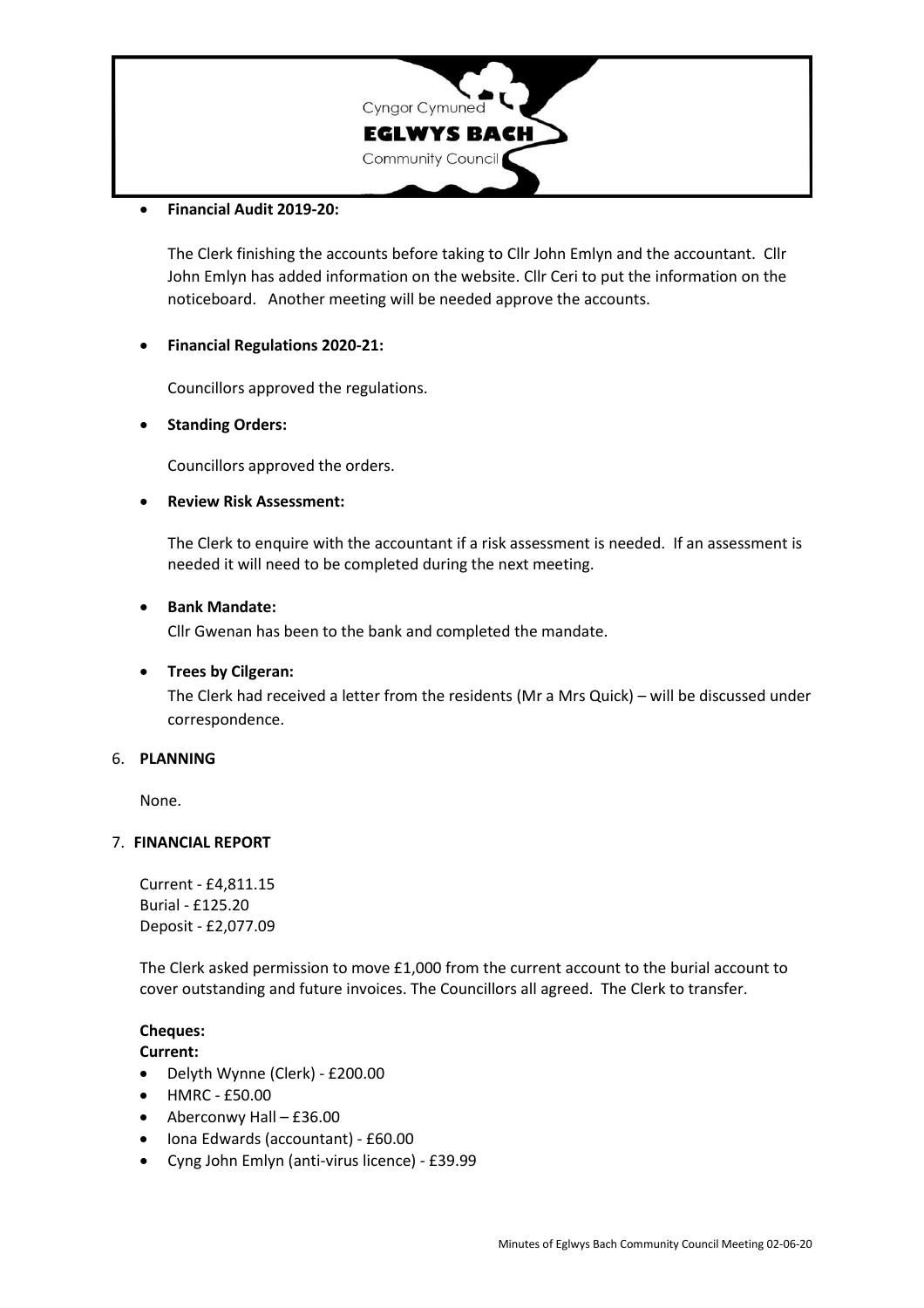

 **Burial:** Wil Williams (grass cutting) - £345.00

## 8. **CORRESPONDENCE**

Letter: Hope House – financial support:

Cllr John Emlyn proposed making a contribution, Cllr Wendy seconded the proposal. Cllr Arthur proposed £250, Cllr John Emlyn seconded the proposal. All Councillors agreed.

Letter: A J Quick, Cilgerran - letter of response:

A discussion was held. The Clerk to write a letter of response.

Cllr John asked for permission to ask Eifion Wynne, Wern to empty the trailer. Councillors agreed.

E-Mail: CCBC - Household Recycling Centres:

Noted for information.

E-Mail: CCBC - LEADER Community Response COVID19 Fund:

Noted for information.

Letter: Sioe Eglwys Bach – letter of thanks:

Noted for information.

Invoice: Iona Edwards, Chartered Accountant:

The Councillors agreed to pay the invoice.

Invoice: Aberconwy Hall:

The Councillors agreed to pay the invoice.

### 9. **ANY OTHER BUSINESS**

- Potholes on Ffordd Maenan first corner on the hill. The Clerk to contact ERF;
- Green Committee not moved forward due to COVID-19 but will restart after restrictions are lifted;
- Village flag Ceri has bought a new flag but needs support to put it up;
- A message of thanks from the Community Council to the children in the village for painting messages of hope on stones and placing them around the village during lockdown. Cllr Ceri to place message of thanks on Council's Facebook page.
- Yearly meeting to be held before end of March.